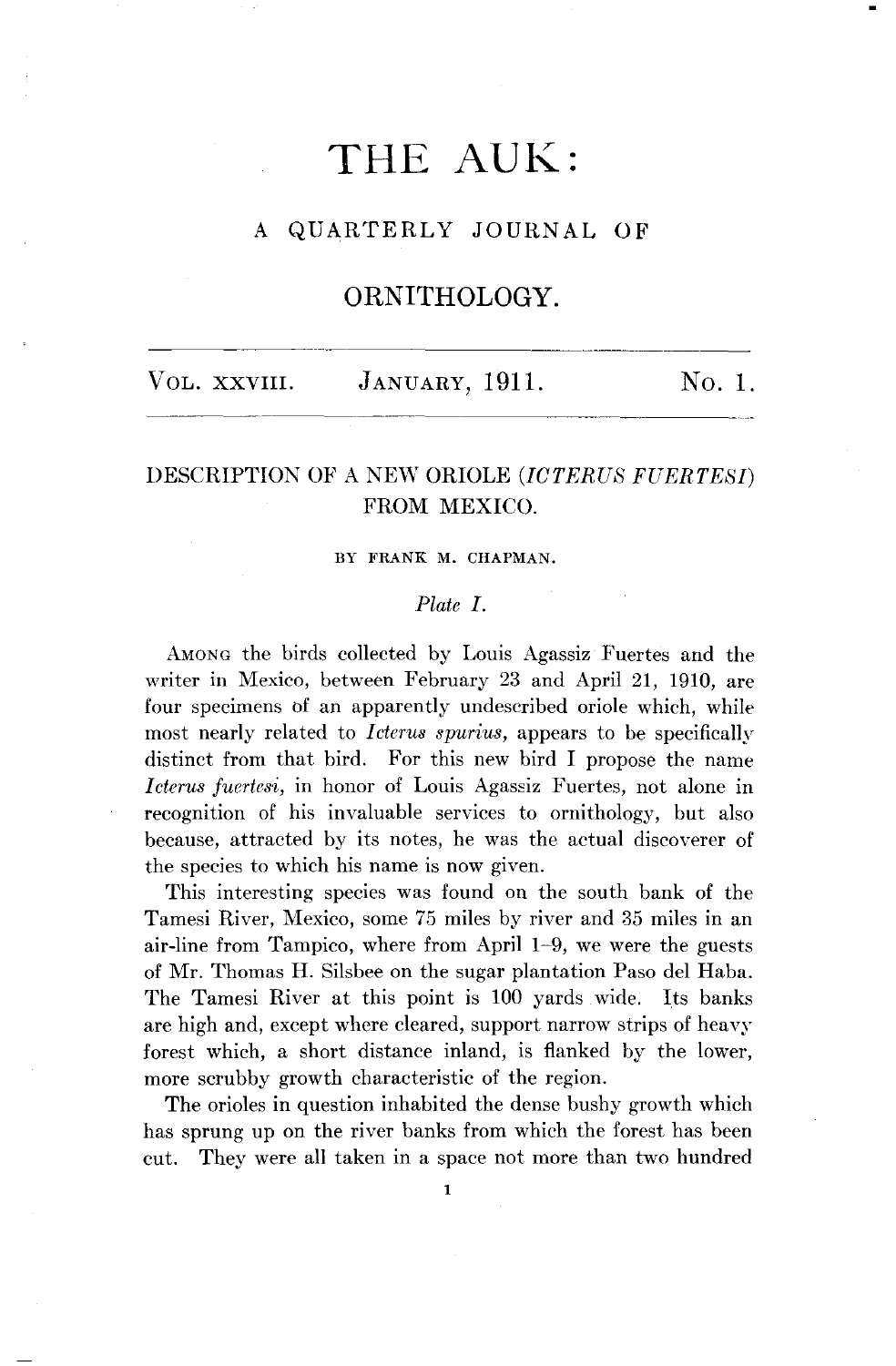ICTERUS FUERTESI CHAPMAN ADULT MALE AND FEMALE

Rouis Clynsiiz

ertes,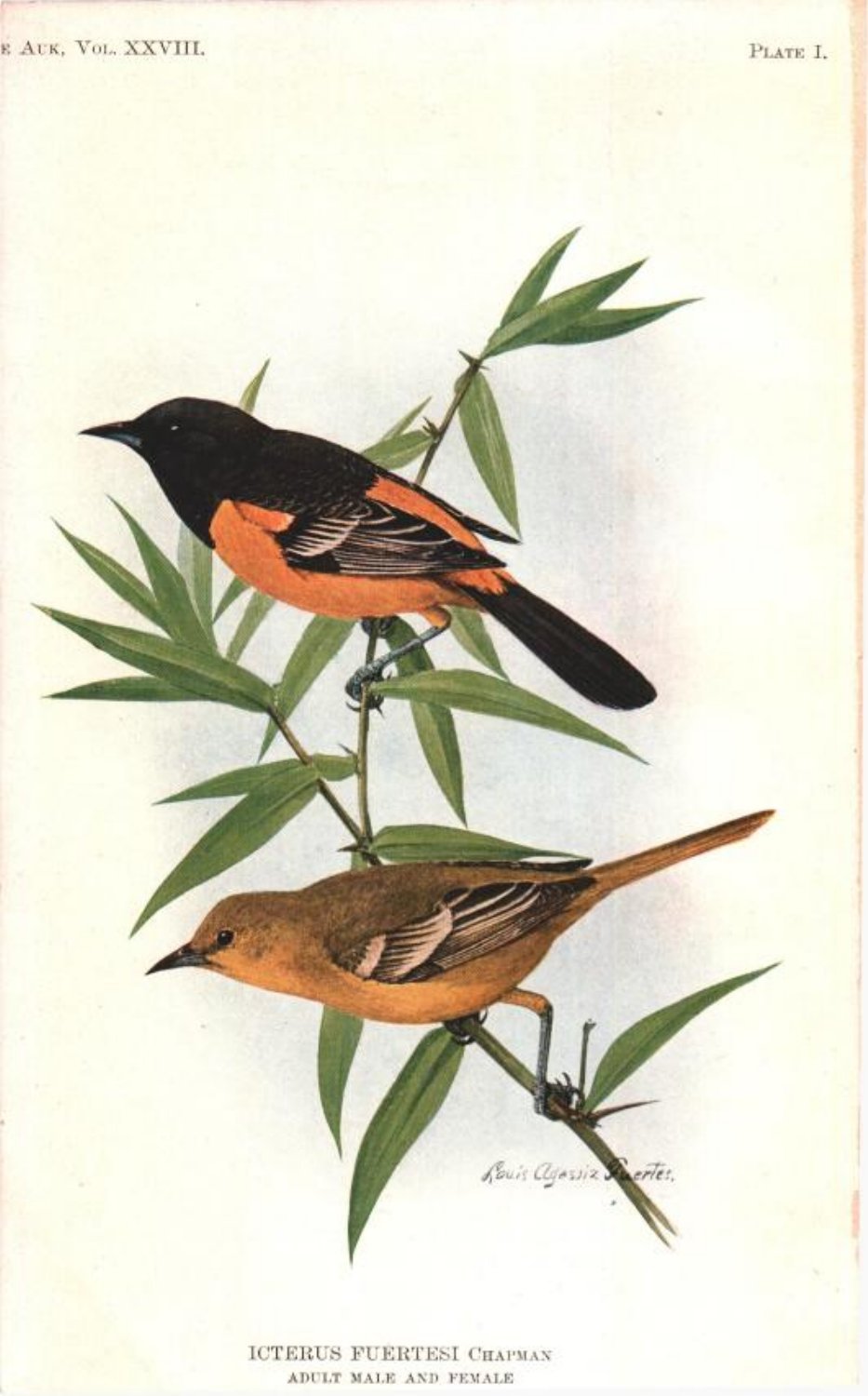**yards long and, in addition to the four specimens secured, at least one more adult male was seen.** 

**Whether the birds also occurred in favorable areas beyond the heavy forest I am unable to say, since the surprising abundance of bird-life near the river claimed all our time and attention.** 

In the same bit of second growth from which the four specimens **of Icterus fuertesi were taken I collected a perfectly typical adult**  male *Icterus spurius*, a circumstance which suggests the possi**bility of the two male specimens of the proposed new bird being aberrant examples of that species. Opposed to this theory, however, are the following facts: (1) The two adult males secured are essentially alike, the third, which was well seen, was of the same buffy color, while examination of very large series of adult Icterus spurius reveals no specimen approaching those representing the proposed new species. (2) The four specimens of Icterus fuertesi are all smaller than any specimens of Icterus spurius which I have examined, as the appended table of southern breeding birds shows, while the Tamesi specimen of Icterus spurius (as well as an adult male taken by Mr. Fuertes in the Tamiahua Lagoon, April 17, 1910) agrees in size with specimens of Icterus spurius from Texas. (3) The four specimens of Icterus fuertesi had the sexual organs much enlarged and were evidently about to breed, while in the specimens of Icterus spurius the sexual organs were but slightly increased in size. In short, it is believed that the specimen of Icterus spurius, taken with Icterus fuertesi on April 5, was a northbound migrant, a belief supported by observations made in the spring of 1891 at Corpus Christi, Texas, where Icterus spurius was first noted as arriving from the south on April 5.** 

**It may be added that the song of Icterus fuertesi, while unmistakably of the Orchard Oriole type, differs materially from the song of that species. It is less rich and loud, and lacks a certain distinctness of articulation and finish which characterize the song of Icterus spurius.** 

The type of *Icterus affinis* Lawr. (Am. Mus. No. 41954) has the **chestnut-colored areas of Father exceptional richness and depth. It was taken at Brownsville, Texas, by J.P. McCown, evidently**  in the spring, although the label lacks date. Its small size, how**ever, would indicate that it was a breeding bird, and we have**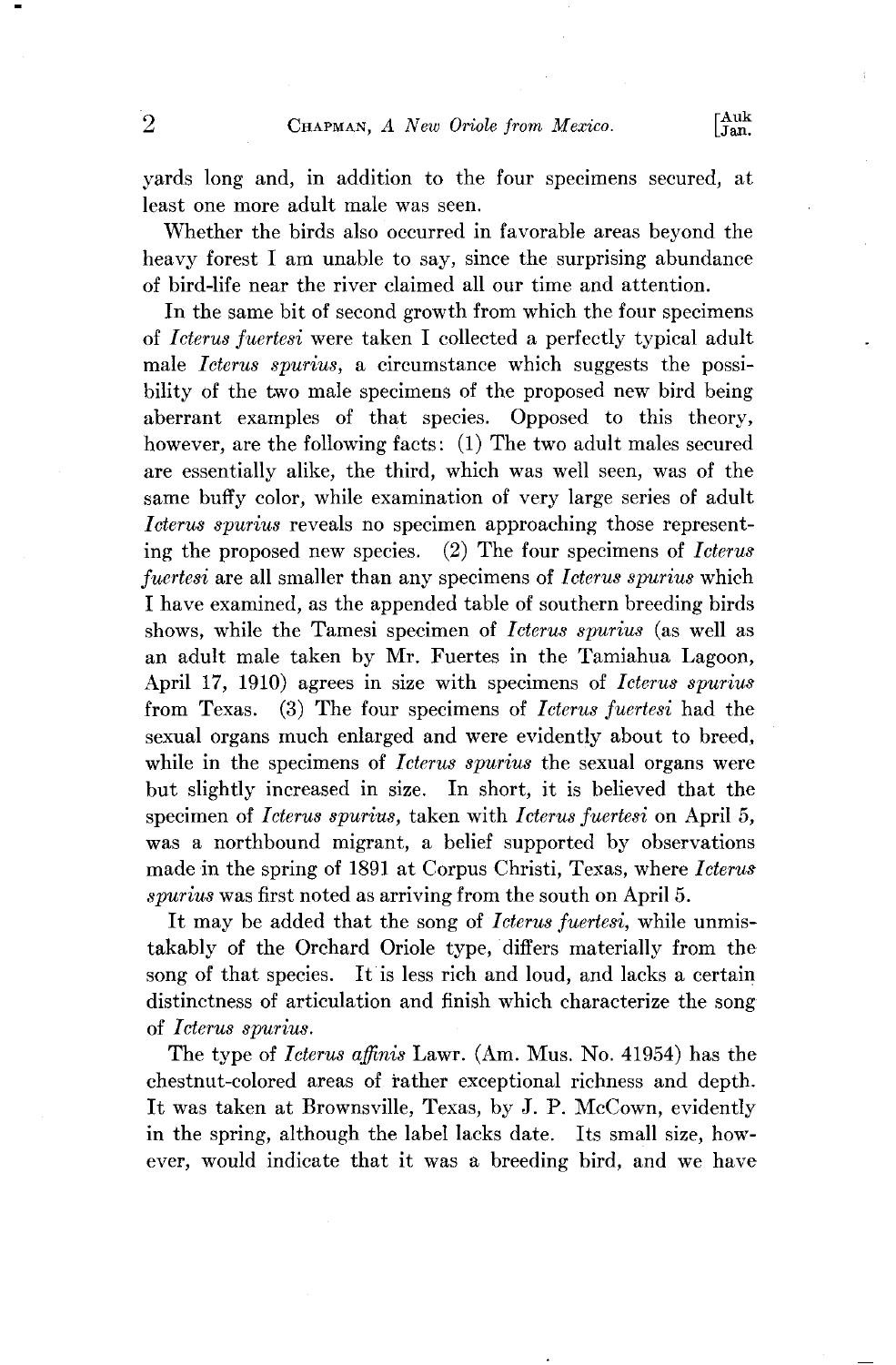**Merrill's statement (Proc. U.S. Nat. Mus., 1878, p. 135) to the effect that this species nests "rather plentifully" at that point. In view of the fact that breeding specimens from southern Texas and from Mexico in the American Museum collection (see table beyond) while smaller, as might be expected, show no appreciable difference in color from specimens of Icterus spurius at the northern limit of its range, it is not a little surprising that within a distance of 250 miles, and with no very striking change in environment, a difference as great as that exhibited by Icterus fuertesi should be shown. While the new bird, therefore, appears unquestionably to be a representative of Icterus spurius, it probably does not intergrade with that form, and I have no hesitation in describing it as a distinct species.** 

#### **Icterus fucrtesi sp. nov.**

#### FUERTES'S ORIOLE.

Chars. Sp.— Most nearly related to *Icterus spurius*, but smaller with the chestnut areas of that species replaced by a color which varies from **buff to ochraceous. Type, Coll. Am. Mus. Nat. Hist., 95909; Paso del Haba, south shore of Tamesi River, 35 miles northwest of Tampico, Mexico, April 6, 1910; collected and presented by Louis Agassiz Fuertes.** 

**Description of Adult Male (type).— Head, throat, center of chest, foreback and scapulars black, the two latter slightly edged with grayish brown; rest of body, including upper and under tail-coverts, rich buff with a slight**  yellowish cast, particularly medianly on the underparts (the color here is much like the buffy tips to the fall plumage of adult males of *Icterus spurius*). **and with a cinnamon shade on the rump; wings black, edged externally**  with whitish, lesser, median, and under wing-coverts cinnamon-buff. **greater wing-coverts black, bordered terminally with white; tail black, the outer feathers graduated and narrowly tipped with whitish. Wing, 71; tail, 64; exposed culmen, 15 mm.** 

Adult Female.— Similar in color to the corresponding plumage of Icterus spurius but size smaller. Wing, 68; tail, 63.5; exposed culmen, 14.5 mm. **(No. 95908, Tamesi River, Mexico, April 7, 1910, F. M. C.)** 

**Immature Male.--Similar in color to corresponding plumage of Icterus spurius, but smaller. Wing, 72; tail, 65.5; exposed culmen, 15 mm. (No. 95907, Tamesi River, April 7, 1910, F. M. C.)**